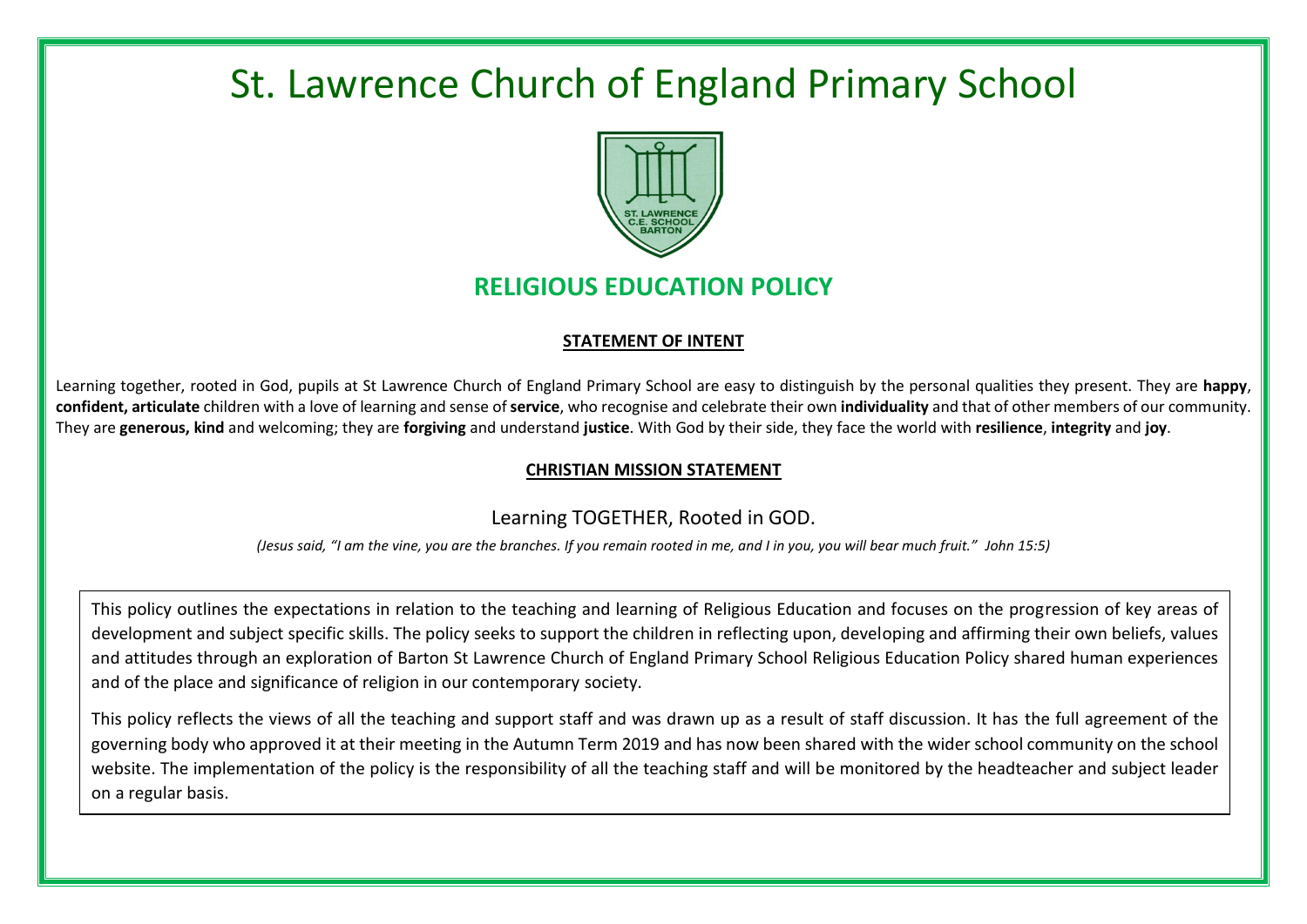#### **R E in our Church School should be of the highest standard, always striving for excellence, reflecting the school's distinctive Christian character.**

The management of RE is a distinctive role of the governors and headteacher. RE has to be in accordance with the Trust Deed and in accordance with the rites, practices and doctrines of the Church of England and Methodist Church. The Governing Body as a whole is responsible for determining the nature of Religious Education provided in its school.

Although RE and Collective Worship naturally compliment and enrich one another they are managed separately.

#### **In our Church School, RE lies at the very heart of the curriculum. We ensure:**

- that Governors adopt the Blackburn Diocesan Board of Education Syllabus for RE
- that at least 5% of curriculum time is devoted to RE
- that Christianity plays a central role in RE, taking up between two thirds and three quarters of the time available
- that appropriate teaching about other faiths and world views is included

#### **Religious Education in our Church School lies at the very heart of our curriculum.**

We actively endeavour to match the statement of entitlement as outlined by the Church of England Education Office, 2016:

*"In Church of England schools the students and their families can expect a religious education curriculum that is rich and varied, enabling learners to acquire a thorough knowledge and understanding of the Christian faith. Church schools should provide a wide range of opportunities for learners to understand and to make*  links between the beliefs, practices and value systems of the range of faiths and world views studied. Church schools should use some form of enquiry approach that *engages with, for example biblical text, and helps develop religious and theological literacy. Links with the Christian values of the school and spiritual, moral, social and cultural development are intrinsic to the RE curriculum and should have a significant impact on learners." RE Statement of Entitlement: The Church of England Education Office 2016*

#### **We express this distinctively through learning about:**

- God who reveals the truth about himself and humanity through creation, the giving of the law, his action in history and through the prophets
- God who reveals himself ultimately in Jesus his Son, living among us and dying and rising for us
- God who reveals himself in his Spirit working in the living faith of the Church experienced through scripture, tradition and reason.

#### **We learn from:**

- We should have an empathetic response to the Christian faith and a critical engagement with it
- Responding personally to the transforming power of Jesus Christ
- Developing a vision for life that transcends a dull materialism and recognises the reality of the spiritual realm
- Understanding ourselves and others, celebrating our shared humanity and the breadth of human achievement
- Examples of Christian living which give priority to the claims of justice, mercy, holiness and love.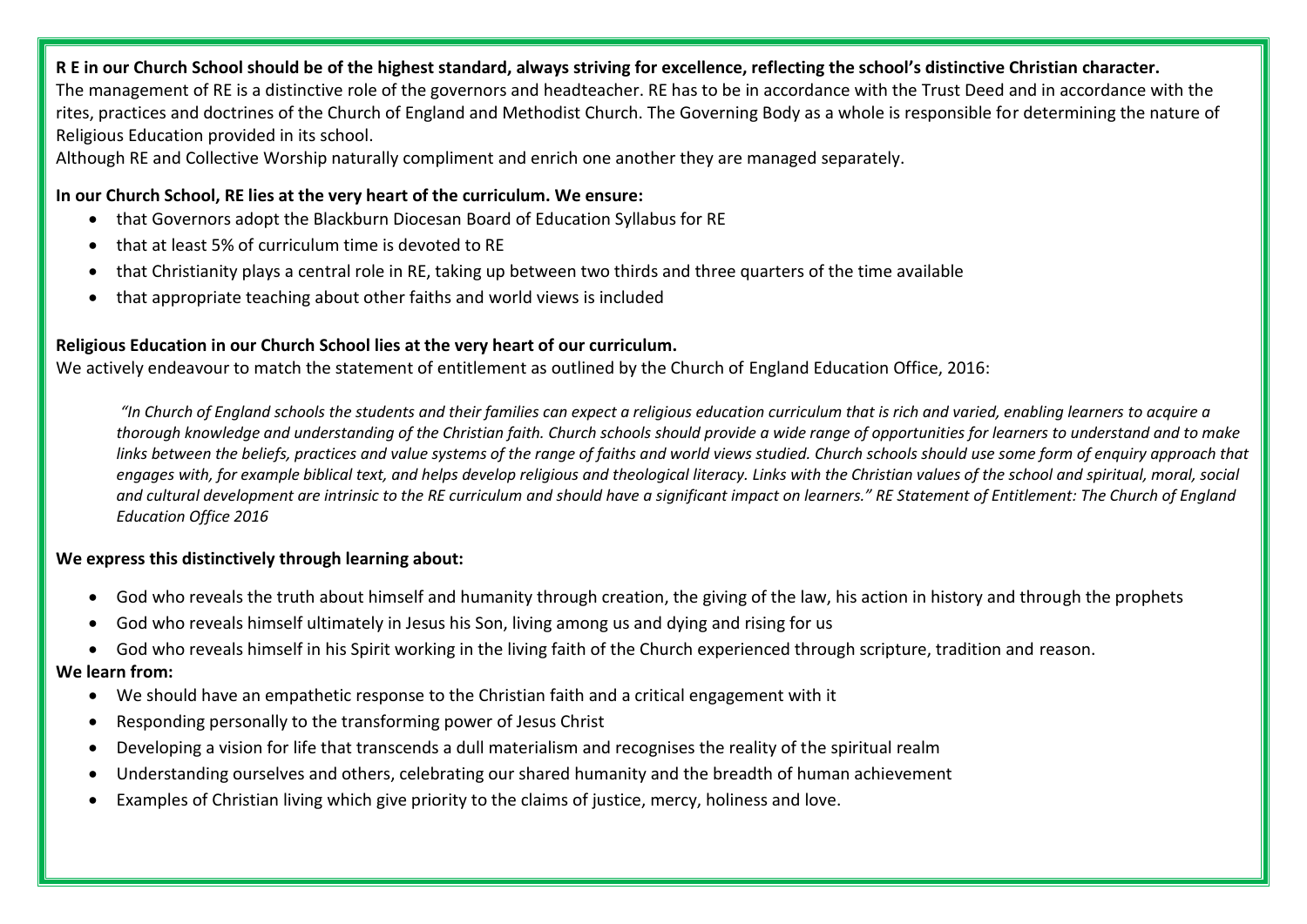#### **RE in our School should help pupils to:**

- think theologically and explore the ultimate questions and challenges of life in today's society
- reflect critically on the truth claims of Christian belief
- see how the truth of Christianity is relevant today
- Understand the challenge faced by Christians in today's pluralist and post-modern society
- develop the skills to handle the Bible text
- recognise that faith is based on commitment to a particular way of understanding God and the world
- begin to develop their own commitments, beliefs and values
- respond in terms of beliefs, commitments and ways of living
- develop a sense of themselves as significant, unique and precious
- experience the breadth and variety of the Christian community
- engage in thoughtful dialogue with other faiths and traditions
- become active citizens, serving their neighbour
- find a reason for hope in a troubled world
- understand how religious faith can sustain believers in difficult circumstances and in the face of opposition.
- understand how Christian values underpin all that we do
- become more rounded individuals and encourage children to consider others thoughts and feelings being at all times respectful to one another
- provoke thought, meaning and lay down questful challenges to all pupils
- to understand God's Big Plan

#### **Religious Education in Church Schools should enable:**

- pupils and teachers to talk openly and freely about their own personal beliefs and practice without fear of ridicule;
- pupils to make excellent and appropriate progress in their knowledge and understanding of Christianity;
- pupils from Christian families to talk openly about their beliefs and values in lessons and to grow in their faith;
- pupils from other faith backgrounds to understand and be encouraged in their faith;
- pupils with no religious background to be given an insight into what it means to be a person of faith;
- pupils of all backgrounds to have a safe place to explore the ultimate questions and challenges of life in today's society.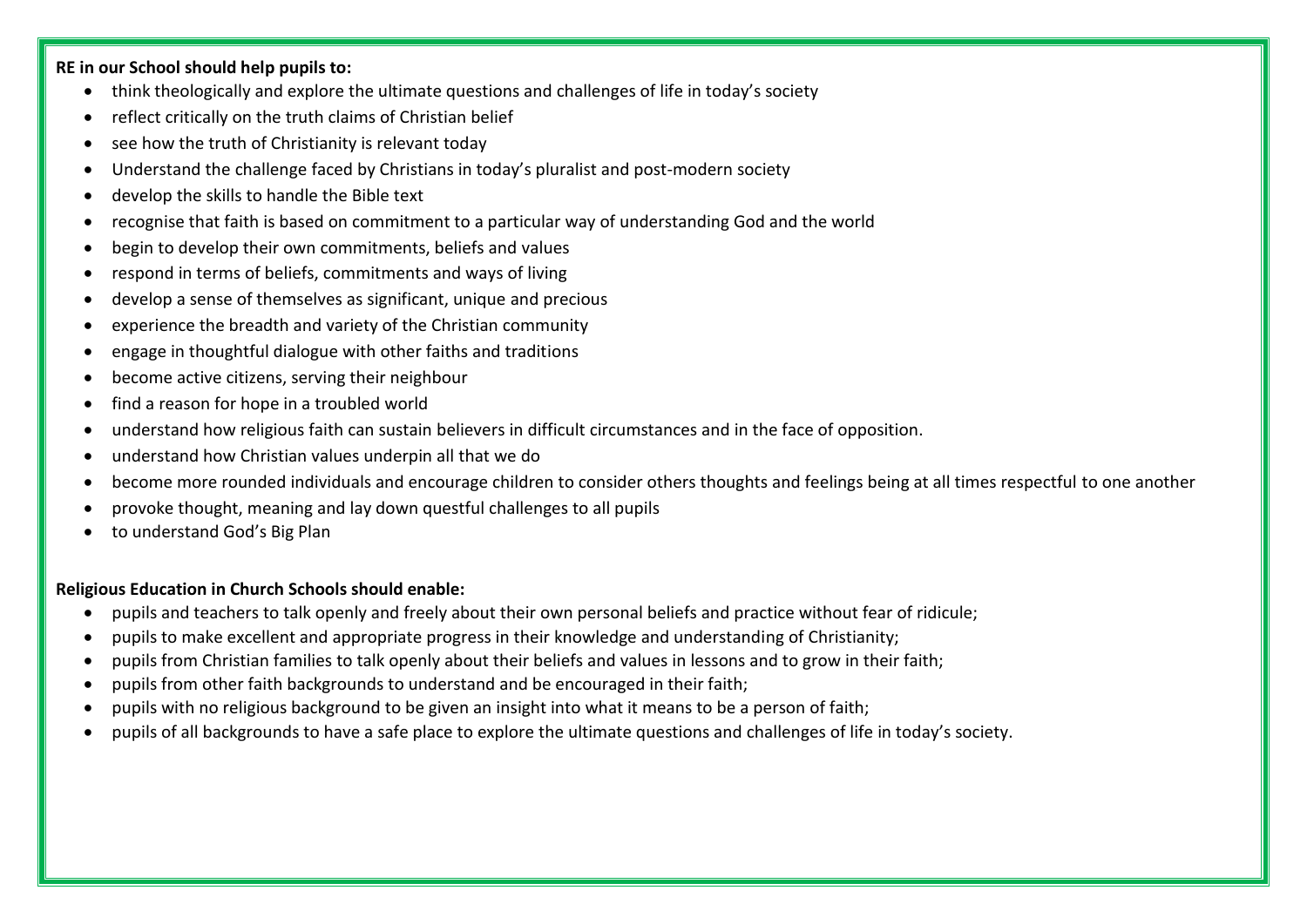**Teaching and Learning of Religious Education Content and Approaches Within classes:**

- pupils are taught individually, in a group and as a class.
- a variety of teaching and learning methods are used to present the curriculum to the pupils.
- teacher led sessions where information is provided
- talk Partners, where pairs of children discuss an issue before sharing their thoughts with the class.
- mixed ability group or paired work, where children discuss issues in small groups.
- class discussion where the children are invited to join in and express their personal opinions and share experiences.
- use of differentiated tasks where children of different abilities are able to work at their own level
- use of role-play
- use of religious artefacts
- use of audio-visual aids to present material to the children
- educational Visits to gain first hand experiences.
- use of integrated I.C.T within R.E lessons
- invited guest speakers with relevant experiences
- creative tasks that may include: singing, dancing, drawing, filming, acting, miming,

RE should equip pupils to recognise the common search of all humanity for ultimate truth and relationship with the divine. It is entirely appropriate and necessary in today's world, therefore, that respect for the great world faiths is fostered in RE within a Church School. This respect must be based on an accurate and sympathetic understanding of the other faiths which is consistent with the school's loyalty to its Christian foundation.

#### **Therefore RE in Church Schools should also help pupils to:**

- learn about other faiths, their beliefs, traditions and practices and from them through encounter and dialogue
- recognise and respect those of all faiths in their search for God
- recognise areas of common belief and practice between different faiths
- enrich and expand their understanding of truth while remaining faithful to their own tradition
- recognise the common human quest for justice, peace and love and the common goal of the survival of life on this planet.

#### **These are some examples of the distinctive features of the RE Curriculum in a Church School:**

- opportunities to explore the experience of the Church's year
- study of the story of the local Christian community with its saints and martyrs
- visits to places of worship, especially the local parish Church and the Cathedral, to develop the understanding of the Church as a living community
- welcoming visitors from the local parish to share their experience of Christian belief and life
- liaison with the local parish to enable these visits and links to occur
- support for the pupils; confident use of religious language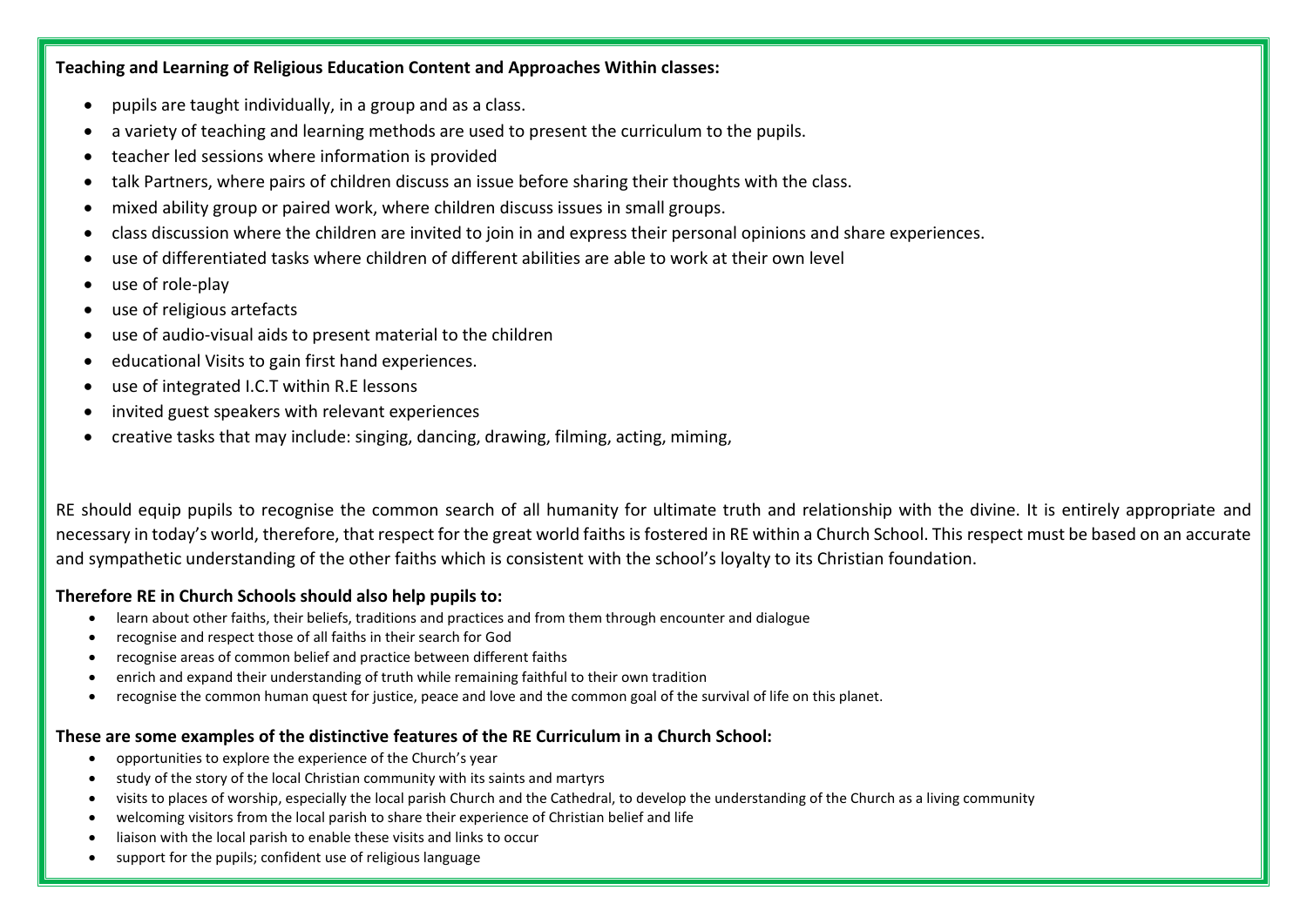- a well-used set of Bibles in language that can be understood by the learners and examples of Bibles and prayer books from a variety of contexts
- the facility to listen to Christian 'psalms and hymns and spiritual songs' from a wide variety of traditions
- access to Christian artefacts that are used with care, respect and confidence
- a sacred space that can be used as a focus for prayer (written and verbal) and silent reflection
- encouragement of mutual respect based on Christian values, which are promoted both in practice and visually around school. Here, pupils and teachers are able to talk openly and freely about their own personal beliefs and practice without fear of ridicule
- pupils to make excellent and appropriate progress in their knowledge and understanding of Christianity
- pupils from Christian families to talk openly about their beliefs and values in lessons and to grow in their faith
- pupils from other faith backgrounds to understand and be encouraged in their faith
- pupils with no religious background to face the challenge of the Christian faith
- pupils of all backgrounds to have a safe place to explore the place of doubt and certainty in a maturing faith.

#### **British Values and Christian Values**

At Barton St Lawrence Church of England Primary School, we take pride in promoting a range of British Values in line with the 2011 Prevent Strategy of:

- Democracy
- The rule of law
- Individual liberty
- Mutual respect
- Tolerance of those of different faiths and beliefs

Within Religious Education British values are explored by teaching the children about other World Faiths.

#### **Christian Values**

Here at Barton St Lawrence Church of England Primary School, we feel it is vital that learning opportunities are provided which support and nurture the whole child. The children across the school experience activities which help them to socially interact with others and develop emotional intelligence. Our school delivers a 'Values Curriculum', centred on Gospel values. They are delivered over a two year programme, linking strongly with our RE curriculum. Both Religious Education and the Values curriculum permeate all aspects of school life and run deeper than a one off lesson. The school vision and aims are underpinned by the Christian Values as well as the behaviour strategies and pastoral support.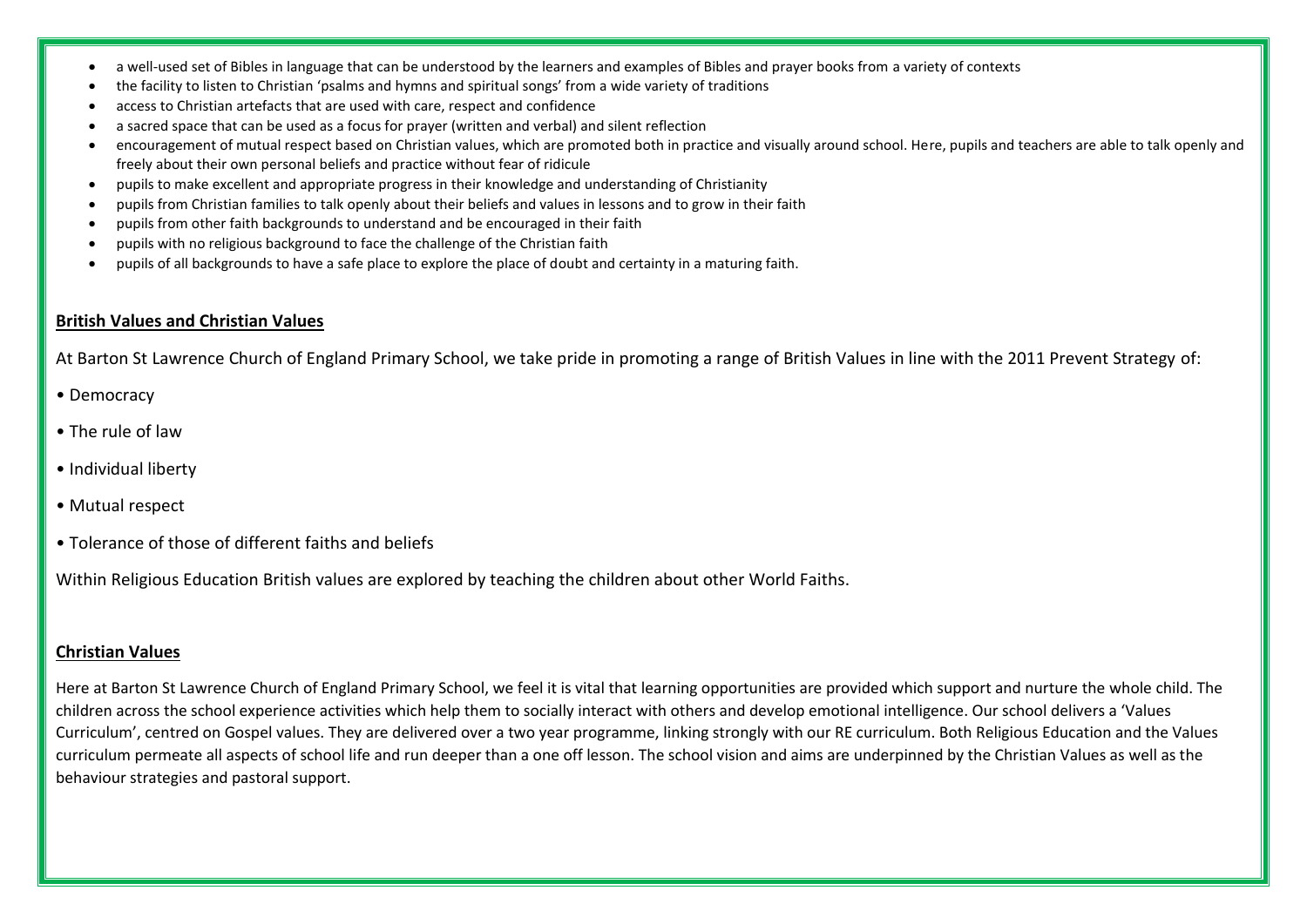#### **Spiritual, moral, social and cultural development**

Spiritual development within RE in a Church School enriches and encourages the pupils' discovery and quest of God the creator, of their 'inmost being' and of the wonder of the environment. Moral development is based on the teachings of Jesus Christ - along with embedded Christian values, which offer pupils a secure foundation stone on which to make decisions and build their lives. Social development enriches pupils' understanding of what it means to live in a Christian community where Jesus' command to love one another is put into practice. Cultural development provides opportunities to develop an understanding of Christianity as a worldwide, multi-cultural faith that has an impact on the lives of millions of people.

#### **RE teaching also provides quality first teaching in terms of:**

- 1. resources
- 2. Assessment and record keeping.
- 3. Staff receiving regular training from the Diocese
- 4. SEN provision (see SEN policy)

#### 1.**Resources**

Resources are regularly reviewed and updated. The school has a bank of resources including artefacts, pictures and on line resources. We take regular advice from Blackburn Diocese to enable us to keep up with good practice.

#### 2.**Assessment and Record Keeping**

Assessments made by teachers against the key learning indicators of performance in specific year groups allow us to consider each child's attainment and progress in relation to age related expectations. This helps ensure that our teaching is matched to the child's needs. We follow the Blackburn Diocesan assessment systems and each child is assessed at least once every half term through opportunities within teaching. Evidence to inform assessment may be gathered from books, a class RE scrap book or through incidental activities.

#### 3. **Staff Training**

The RE Coordinator attends termly RE Cluster meetings. The outcome from these meetings is disseminated to staff. In addition, we link up with another local school to ensure best practice; here, we liaise with staff and pupils to learn, compare and contrast RE and worship within our own environments and another environment. The RE Coordinator also attends yearly Coordinator days to keep up to date with knowledge and skills and disseminates all training back within the school setting.

#### 4. **SEN Provision**

We teach Religious Education to all children, whatever their ability and individual needs. This matches with the school's curriculum policy of providing a broad and balanced education to all children. Through our teaching of Religious Education, we provide learning opportunities that enable all pupils to make